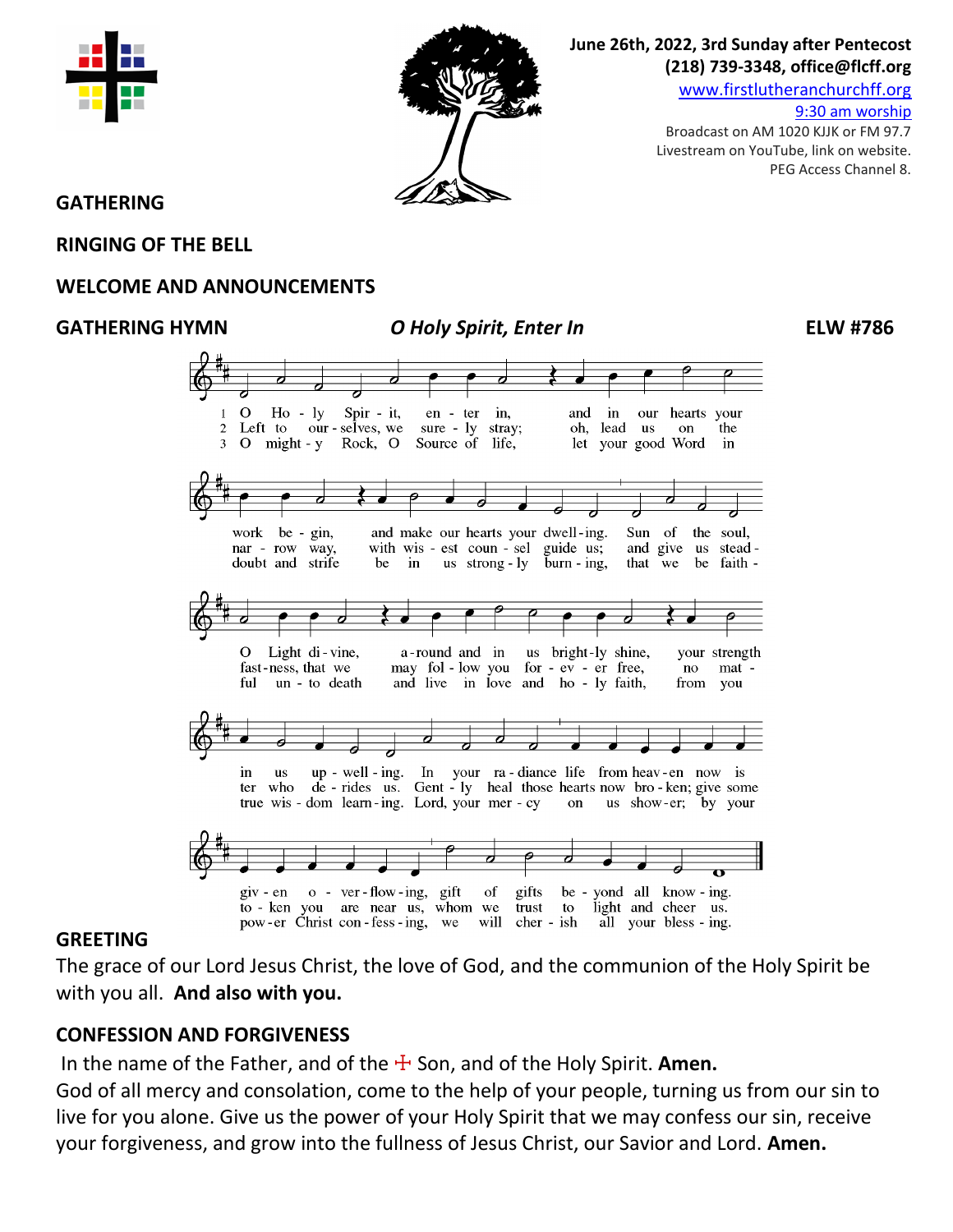Let us confess our sin in the presence of God and of one another.

Most merciful God, **we confess that we are captive to sin and cannot free ourselves. We have sinned against you in thought, word, and deed, by what we have done and by what we have left undone. We have not loved you with our whole heart; we have not loved our neighbors as ourselves. For the sake of your Son, Jesus Christ, have mercy on us. Forgive us, renew us, and lead us, so that we may delight in your will and walk in your ways, to the glory of your holy name. Amen.** In the mercy of almighty God, Jesus Christ was given to die for us, and for his sake God forgives us all our sins. As a called and ordained minister of the church of Christ, and by his authority, I therefore declare to you the entire forgiveness of all your sins, in the name of the Father, and of the ☩ Son, and of the Holy Spirit. **Amen .** 

# **CANTICLE OF PRAISE page 185**

## **PRAYER OF THE DAY**

Let us pray. **Sovereign God, ruler of all hearts, you call us to obey you, and you favor us with true freedom. Keep us faithful to the ways of your Son, that, leaving behind all that hinders us, we may steadfastly follow your paths, through Jesus Christ, our Savior and Lord. Amen.**

### **CHILDREN'S MESSAGE KRISTY WICKLUND**

### **READING: GALATIANS 5:1, 13-25**

<sup>1</sup>For freedom Christ has set us free. Stand firm, therefore, and do not submit again to a yoke of slavery.<sup>13</sup>For you were called to freedom, brothers and sisters; only do not use your freedom as an opportunity for self-indulgence, but through love become slaves to one another. <sup>14</sup>For the whole law is summed up in a single commandment, "You shall love your neighbor as yourself." <sup>15</sup>If, however, you bite and devour one another, take care that you are not consumed by one another.<sup>16</sup>Live by the Spirit, I say, and do not gratify the desires of the flesh.  $17$ For what the flesh desires is opposed to the Spirit, and what the Spirit desires is opposed to the flesh; for these are opposed to each other, to prevent you from doing what you want.  $18$ But if you are led by the Spirit, you are not subject to the law.  $19$ Now the works of the flesh are obvious: fornication, impurity, licentiousness,  $^{20}$ idolatry, sorcery, enmities, strife, jealousy, anger, quarrels, dissensions, factions,  $^{21}$ envy, drunkenness, carousing, and things like these. I am warning you, as I warned you before: those who do such things will not inherit the kingdom of God.<sup>22</sup>By contrast, the fruit of the Spirit is love, joy, peace, patience, kindness, generosity, faithfulness,  $^{23}$ gentleness, and self-control. There is no law against such things.  $24$ And those who belong to Christ Jesus have crucified the flesh with its passions and desires.  $^{25}$ If we live by the Spirit, let us also be guided by the Spirit. The word of the Lord. **Thanks be to God.**

### **GOSPEL: LUKE 9:51-62**

The holy gospel according to Luke. **Glory to you, O Lord.**

**KYRIE page 184**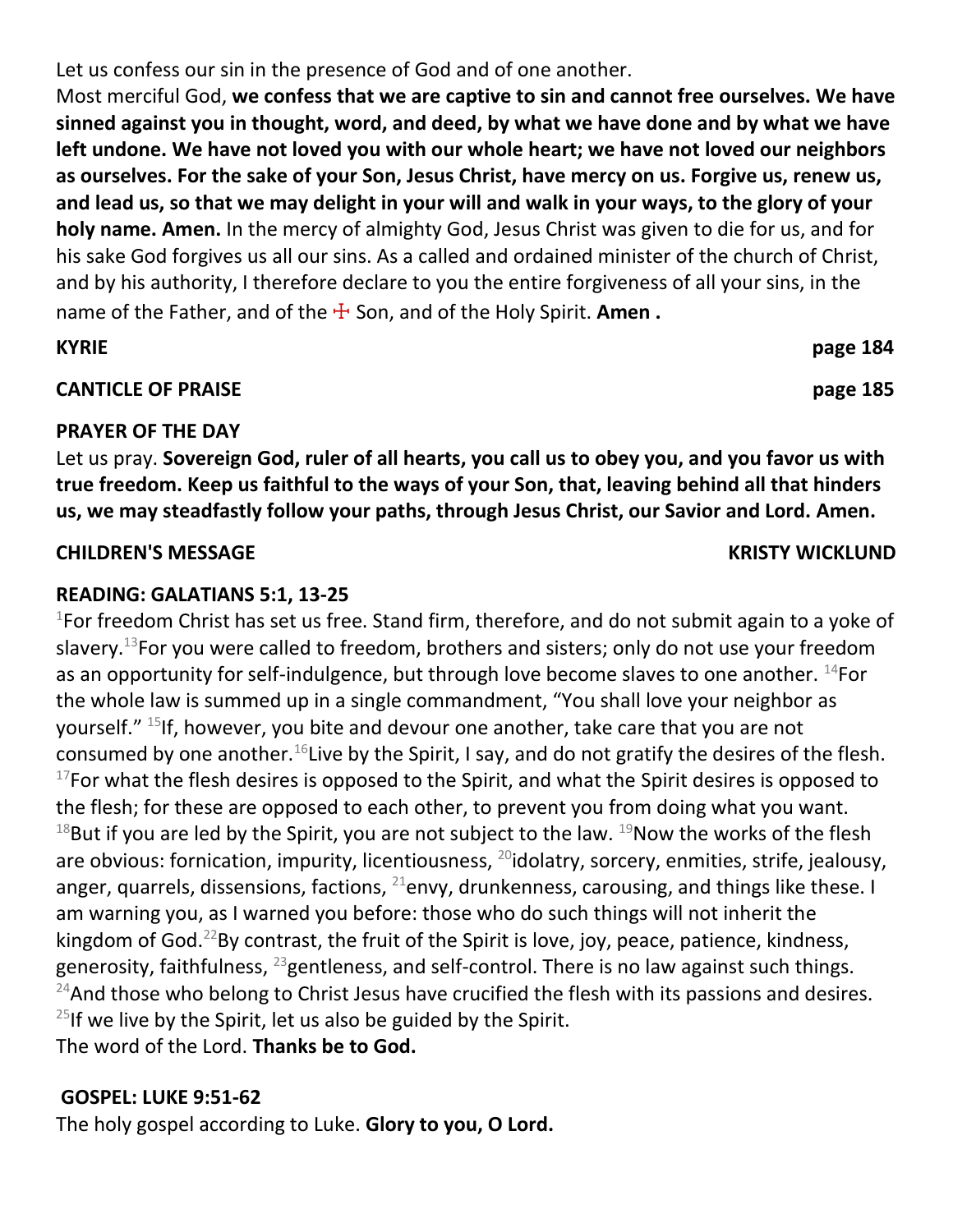$51$ When the days drew near for [Jesus] to be taken up, he set his face to go to Jerusalem.  $52$ And he sent messengers ahead of him. On their way they entered a village of the Samaritans to make ready for him; <sup>53</sup>but they did not receive him, because his face was set toward Jerusalem. <sup>54</sup>When his disciples James and John saw it, they said, "Lord, do you want us to command fire to come down from heaven and consume them?" <sup>55</sup>But he turned and rebuked them.  $56$ Then they went on to another village.  $57$ As they were going along the road, someone said to him, "I will follow you wherever you go." <sup>58</sup>And Jesus said to him, "Foxes have holes, and birds of the air have nests; but the Son of Man has nowhere to lay his head." <sup>59</sup>To another he said, "Follow me." But he said, "Lord, first let me go and bury my father." <sup>60</sup>But Jesus said to him, "Let the dead bury their own dead; but as for you, go and proclaim the kingdom of God."  $61$ Another said, "I will follow you, Lord; but let me first say farewell to those at my home."  $62$  Jesus said to him, "No one who puts a hand to the plow and looks back is fit for the kingdom of God."

The gospel of the Lord. **Praise to you, O Christ.**

#### **SERMON "***Getting Focused***" PASTOR TIFFANY SUNDEEN**

#### **HYMN OF THE DAY** *Will You Come and Follow Me: The Summons* **ELW#798**

 $W111$ you and fol if  $\mathbf I$ but call come  $low$ me  $\mathbf{1}$ "Will hind call self he. if  $\overline{2}$ you leave your T hut  $\dddot{w}$  $\overline{\mathbf{3}}$ you let the blind ed if  $\mathbf{I}$ but call see "Will  $\overline{4}$ love if  $\mathbf{I}$ call you the you you hide but  $\overline{5}$ Lord, your  $sum$  $\overline{\phantom{a}}$ mons  $ech$  $\overline{\mathrm{oes}}$ true when you but call  $\bullet$ ᅯ ⊅ ₫ -9 Will where vour name? you go vou don't your name? Will you care for cruel and Will your name? you set the pris 'ners your name? Will you quell the fear  $in$ Let fol low my name. me furn and Ų  $\overline{\phantom{a}}$  $\overline{\phantom{a}}$  $\overline{c}$ the same? know and nev  $\overline{a}$  $\mathop{\mathrm{er}}$ be kind and nev  $\overline{a}$ er be the same? free and nev  $er$  $\rm{be}$ the same? same? side and nev  $er$ he the the he you and nev er same.  $\overline{\boldsymbol{\theta}}$ Ð J Will you be will let my love shown. you let my Will you risk the hos tile should your life stare,  $at -$ Will you kiss the len  $\omega$ er clean. and do such as Will you faith you've shape use the found to re the In your com ny I'll where your love and pa go ᅱ  $\overline{\bullet}$ đ will life be be known. you let name my Will scare? let swer tract  $\alpha$ <sup>r</sup> you me an this un seen, and ad mit to what  $\mathbf{I}$ ÷. world  $\mathbf{a}$  $\overline{a}$ round, through my sight and touch and foot - steps Thus ГĤ live show. move and and  $\overline{d}$  $\overline{d}$ . ᅯ grown me?" in and you in vou  $me$ ?" pray'r in you and you in  $\overline{\text{me}}$ ?" and mean in you you in sound in you and you in me?"

and

vou

in

me.

grow

in

vou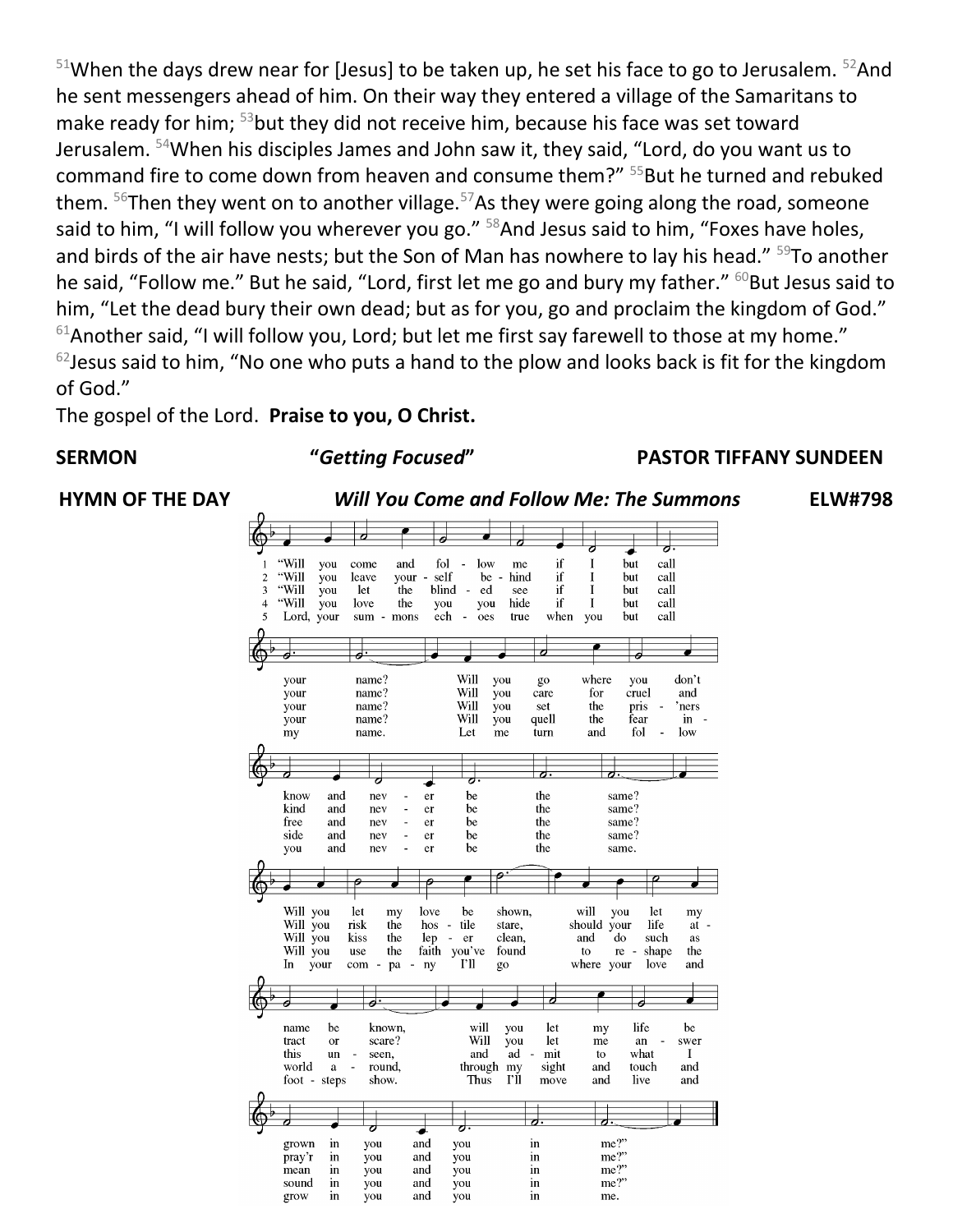#### **APOSTLES' CREED**

**I believe in God, the Father almighty, creator of heaven and earth.**

**I believe in Jesus Christ, God's only Son, our Lord, who was conceived by the Holy Spirit, born of the virgin Mary, suffered under Pontius Pilate, was crucified, died, and was buried, he descended to the dead. On the third day he rose again; he ascended into heaven ,he is seated at the right hand of the Father, and he will come to judge the living and the dead. I believe in the Holy Spirit, the holy catholic church, the communion of saints, the forgiveness of sins, the resurrection of the body, and the life everlasting. Amen.**

### **PRAYERS OF THE PEOPLE**

God of Grace**, hear our prayer. Amen.**

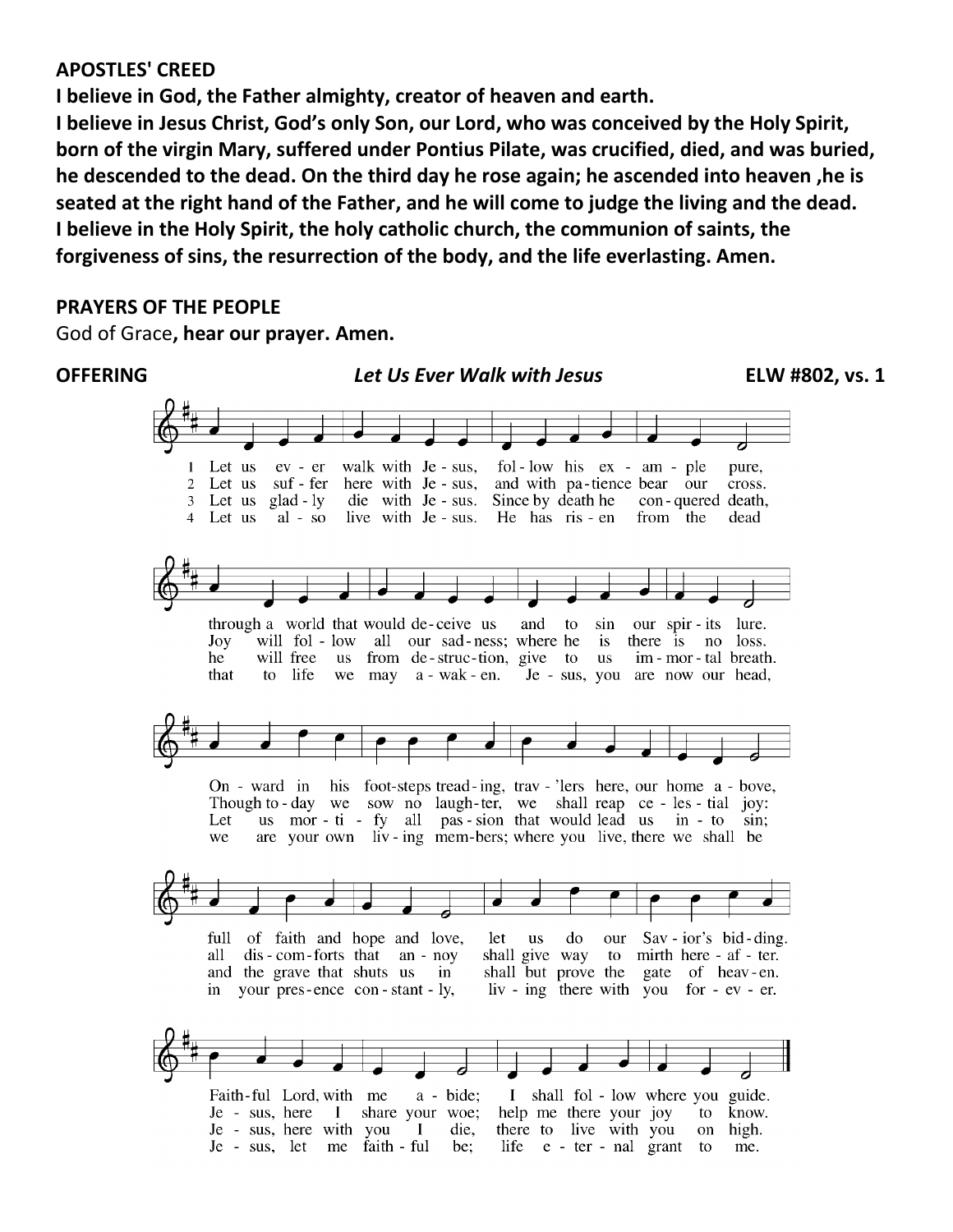# **OFFERING PRAYER**

Let us pray.

**Holy God, gracious and merciful, you bring forth food from the earth and nourish your whole creation. Turn our hearts toward those who hunger in any way, that all may know your care; and prepare us now to feast on the bread of life, Jesus Christ, our Savior and Lord. Amen.**

## **WORDS OF INSTITUTION**

### **LORD'S PRAYER**

**Our Father, who art in heaven, hallowed be thy name, thy kingdom come, thy will be done, on earth as it is in heaven. Give us this day our daily bread; and forgive us our trespasses, as we forgive those who trespass against us; and lead us not into temptation, but deliver us from evil. For thine is the kingdom, and the power, and the glory, forever and ever. Amen.**

### **COMMUNION DISTRIBUTION**

| <b>COMMUNION HYMN</b> | O Jesus, I Have Promised             | <b>ELW #810</b> |
|-----------------------|--------------------------------------|-----------------|
|                       | Lead Me, Guide Me                    | <b>ELW #768</b> |
|                       | <b>Come with Us, O Blessed Jesus</b> | <b>ELW #501</b> |

### **BLESSING**

Almighty God, Father,  $\pm$  Son, and Holy Spirit, bless you now and forever. **Amen.** 

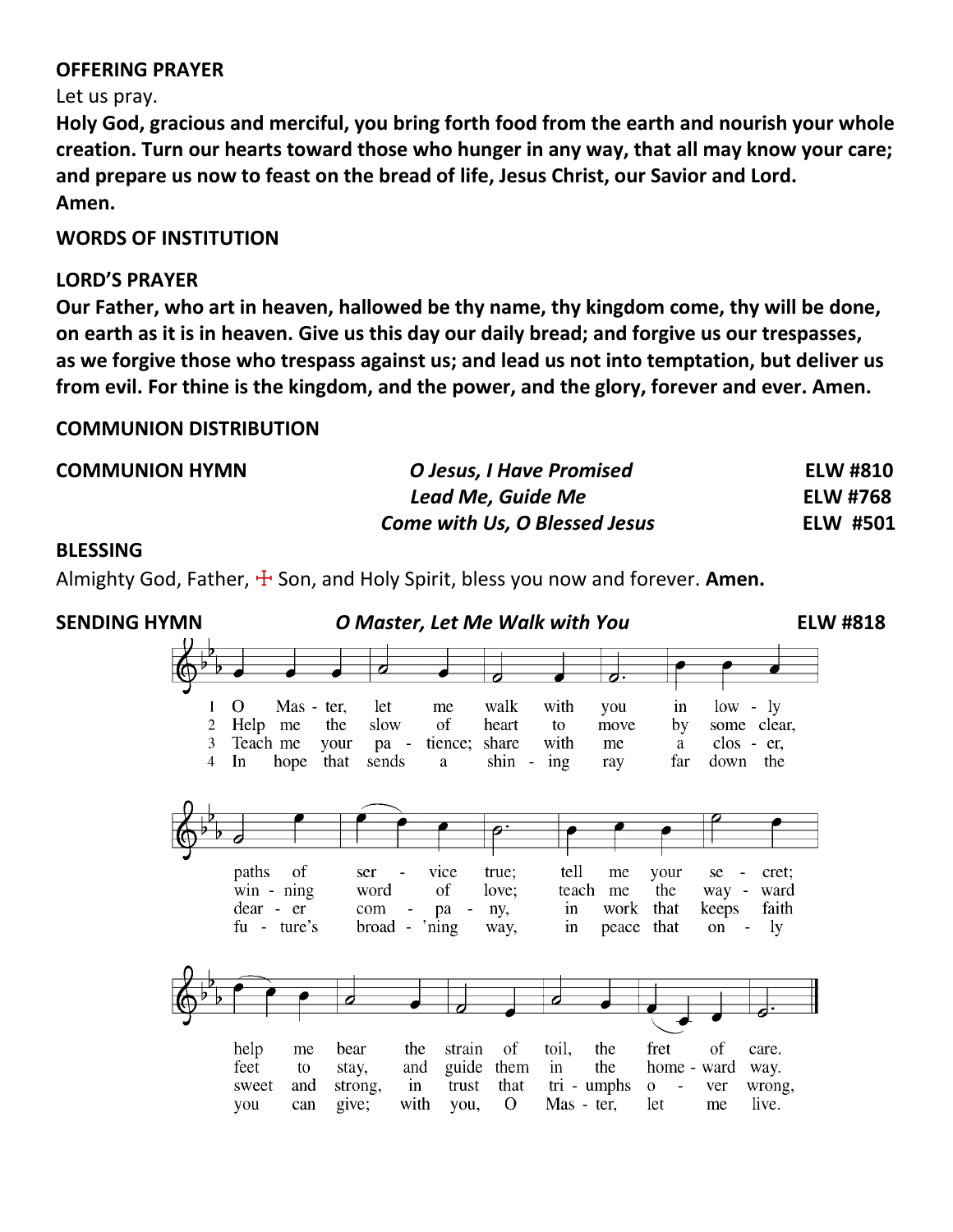# **DISMISSAL**

Go in peace. Remember the poor. **Thanks be to God.**

From sundaysandseasons.com.

Copyright © 2022 Augsburg Fortress. All rights reserved.

## **Sunday, June 26:**

• 9:30am Worship with Holy Communion, followed by coffee/fellowship & Bake Sale, *Narthex*

# **Monday, June 27:**

- 7:00am Men's Bible Study, *Kairos Room*
- 5:00pm Al Anon

# **Tuesday, June 28:**

- 1:00-7:00pm Red Cross Blood Drive, *Fellowship Hall*
- 7:00-8:30pm Game Night, *Narthex*

# **Wednesday, June 29:**

- 9:30am Al Anon
- 10:00am AA
- 1:00pm Cookie Monster AA
- 6:15pm Summer Worship at Augustana Lutheran Church

# **Thursday, June 230:**

- 10:30am Adult Bible Study, *Kairos Room*
- 6:00pm Women's AA

# **Friday, July 1:**

• Office Closed

# **Saturday, July 2:**

• No events scheduled

# **Next Sunday, July 3:**

• 9:30am Worship with Holy Communion, followed by coffee/fellowship, *Narthex*

**Welcome to 1st Lutherani** \* We are delighted that you have joined us for worship. \* The invitation to Holv **Communion comes from our** Lord Jesus. You do not need to be a member, or Lutheran, to receive Holy Communion. All who trust Christ's promises are welmme.

\* Children are sometimes wiggly and noisy. We don't mind. They are always welcome here. If your small children are needing to move around or need comforting, there is space in the back of the Sanctuary with quiet toys and a rocking chair. \* If you have prayer concerns,

please be sure to let the church office know. Church phone number is 739-3348.